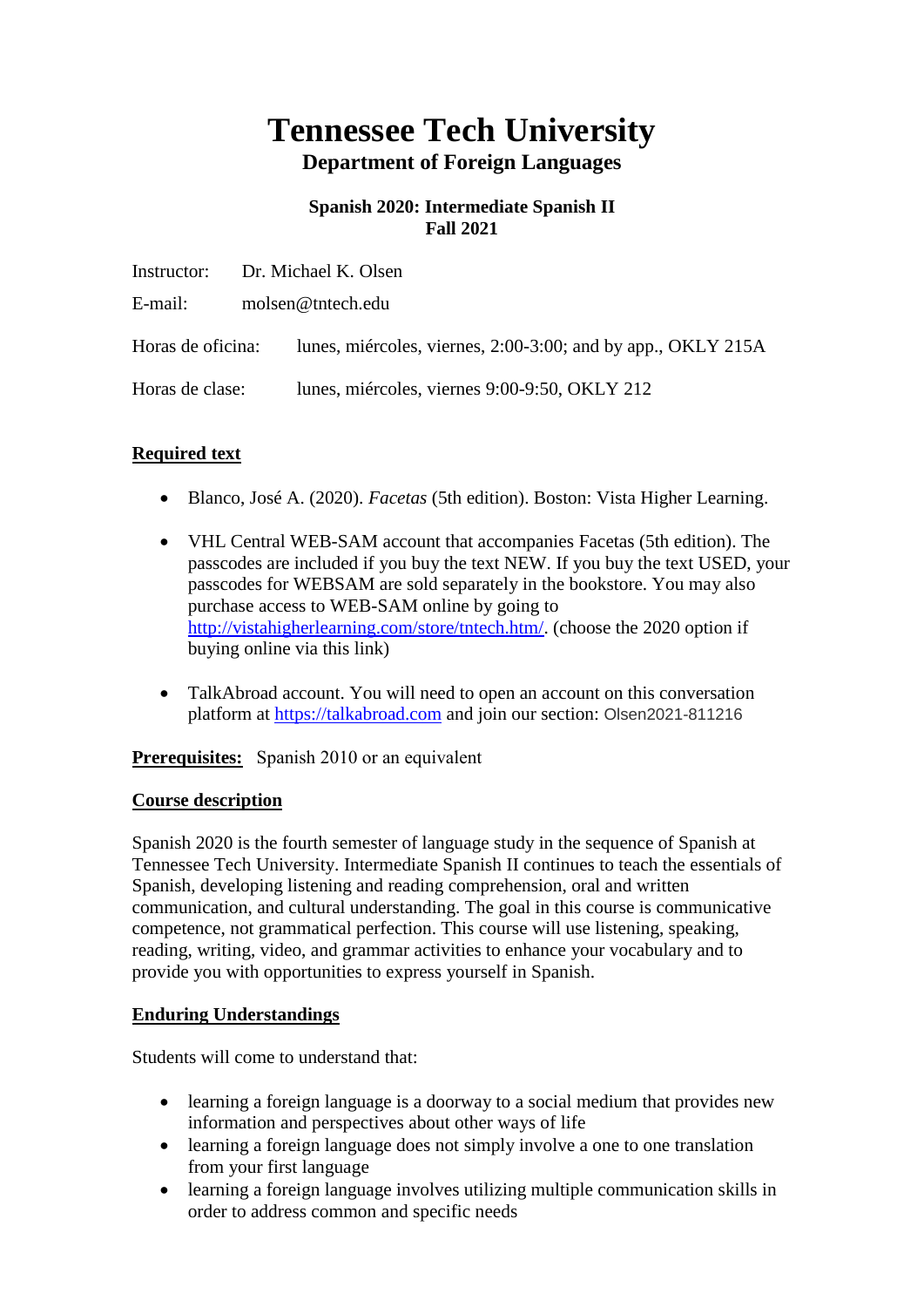#### **Essential Questions**

- How does your first language influence the way you think about language learning?
- How does your first language interfere with learning a second language?

#### **Learning Outcomes**

**Speaking**: Given a basic communicative context, students will be able to handle a variety of uncomplicated communicative tasks and social situations. Students should be generally understood by native speakers used to non-native speech. Students will be expected to:

*1. describe self, daily activities and personal environment 1. recognize main ideas* 

*2. ask and answer questions in present and future contexts* 

*3. participate in simple conversations by initiating, sustaining and bringing to a close an uncomplicated situation using the present (and to a lesser degree) the future tense, for example requesting a hotel room or giving instructions* 

**Listening**: Students will understand content from spoken discourse such as routine telephone conversations and messages, media announcements and advertisements related to personal background and needs, social relationships and leisure activities. Students will be expected to:

*1. recognize main ideas* 

- *2. identify specific information and discern details of spoken discourse*
- *3. relate topics to personal experience and opinions*

**Reading**: Students will be exposed to a variety of texts of increasing complexity such as cultural readings, brief literary texts, (poems, essays or short stories), and newspaper/magazine articles or advertisements. Students will be expected to:

- *1. recognize main ideas*
- *2. identify specific information*
- *3. relate reading topics to personal opinions or experiences*

**Writing**: Given a basic communicative context, students will be able to accomplish limited practical writing tasks that can be generally understood by native speakers used to nonnative writing. Students will practice and utilize writing skills such as editing, building discourse, organizing, and elaborating on main ideas. Students will be expected to:

*1. compose short, simple narratives grounded in personal experience* 

*2. describe and explain in the present time, but include references to other time frames* 

*3. demonstrate organization, correct writing conventions, and detailed content* 

**Grammatical Knowledge:** Manipulate and produce structures and statements, including using regular and irregular verbs in the present and past indicative. Emphasis will be placed on more complex grammatical structures such as the present subjunctive and the future tense.

**Cultural Knowledge**: Students will explore cultural practices in the Spanish-speaking world through exposure to Hispanic society, history, arts, literature, and pop culture.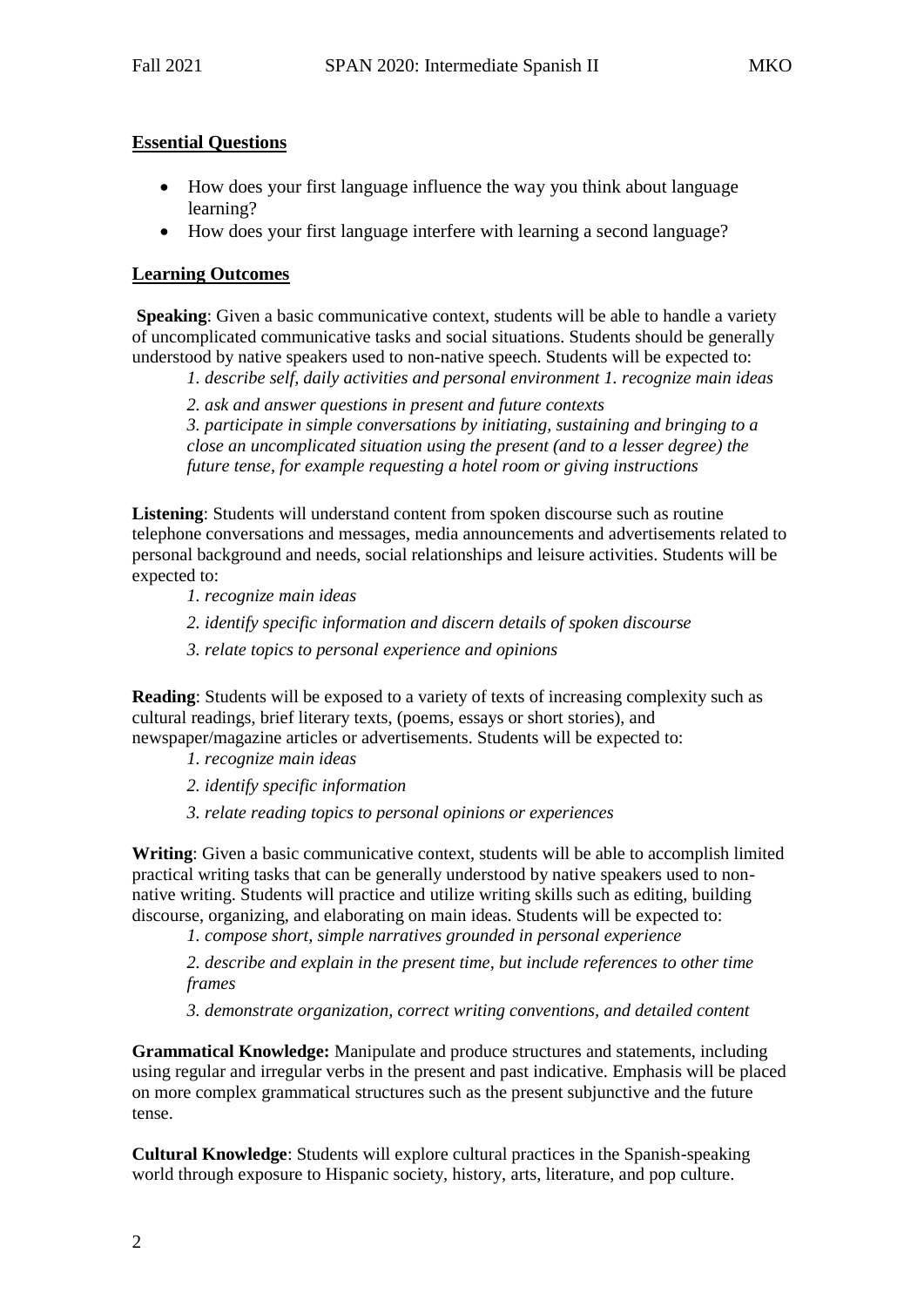# **Evaluation**

| 15% |
|-----|
| 10% |
| 10% |
| 5%  |
| 30% |
| 20% |
|     |

# **Participation 10%**

1. Students will be graded based on their active participation in class activities (whole class, group work, pair work) and use of Spanish. We are here to learn; so contribute with your thoughts and concerns! Respectful behaviour is expected (**no use of cell phones** in the class).

2. Attendance is necessary to achieve high learning outcomes. When absent, participation is not possible and therefore results in a loss of participation points. Absences that are justified by a doctor's note are excused. In case of an emergency (i.e., due to grave illness, hospitalization, funeral of a family member, etc.), you must let me know as soon as possible. Send me an email, or leave me a note in my mailbox. Written documentation/evidence of extenuating circumstances must be given to me within one week of the absence.

3. Arrive on time. When students arrive late, they disrupt the class and may miss important announcements.

#### **Homework 15%**

The development of language skills requires daily practice. Students are expected to come to class prepared by having read the Lectura for that day. Although we will not be focusing on everything from the textbook in class, students are still expected to understand the information in each reading.

Tareas are chosen to help students practice and apply the concepts presented in class and in the textbook. Most homework assignments will be completed on the VHL Central Supersite [\(http://vistas.vhlcentral.com\)](http://vistas.vhlcentral.com/). Tareas are due **BEFORE** class the day indicated on the syllabus. For additional practice, it is strongly suggested that students complete exercises corresponding to each lesson on the Supersite. **Any late assignment will receive a 10% reduction each day it is late.**

Students will receive an overall grade for the Tareas for each chapter of the textbook. Additional homework and pop quizzes may be given at the instructor's discretion. Scores on these items will be calculated as part of the homework grade.

#### **Compositions 10%**

Students will write two (2) compositions of 350-400 words. The compositions must be typed in Times New Roman, double spaced, 12 pt. font; in addition, they must have typed accents (á, é, í, ó, ú, ü, ñ), and symbols ( $; \xi$ ). If you do not know how to type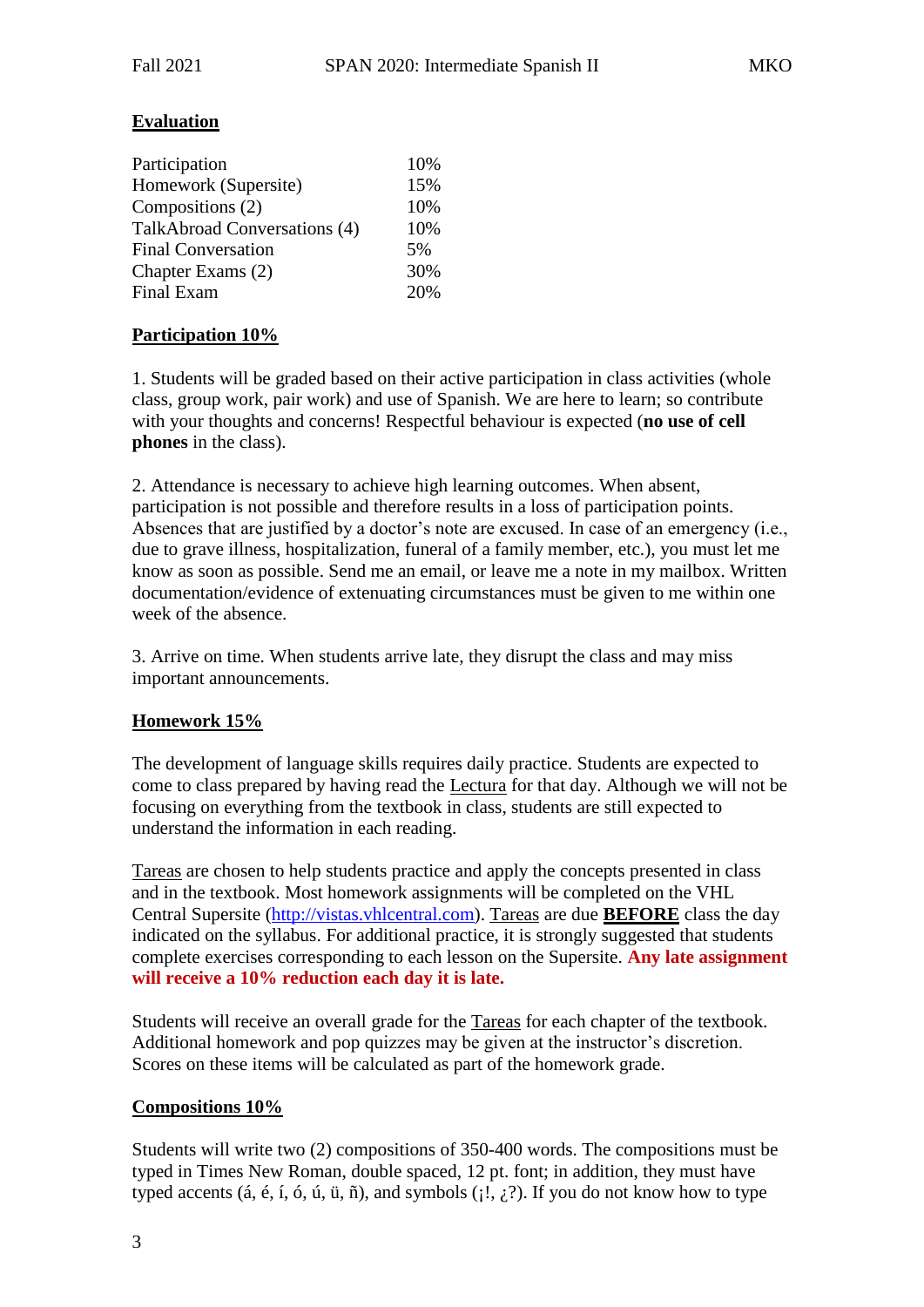these symbols, please consult the 'Tildes' document on iLearn. All versions of each composition must be submitted to iLearn as a **Word file (not a pdf)** by **10:00 am the day it is indicated on the course calendar**. **Any stage of the composition that is late will receive a 10% reduction each calendar day they are late.** The topic of each composition will be announced as the due date of the first draft approaches. You will work on each of these compositions in four phases:

- 1. First Draft (6%): You will write the first full draft of your composition in class. It should be at least 300-350 words at this stage. You will turn your composition in through iLearn which will automatically share it with a peer so that they can complete a peer review.
- 2. Peer Review (10%): You will review a peer's first draft. This is accomplished directly in iLearn as a 'Peermark Review'. You must be specific and correct your peer's composition based on the Peer Review Criteria (on iLearn).
- 3. Second Draft (60%): You will proceed to revise the first draft based on the feedback you received from your peer in phase 2. You will turn your revision in through iLearn as 'Borrador 2'. Once you make the revisions, I will provide feedback using abreviaturas de corrección (on iLearn) so that you can make corrections for the final version of the composition.
- 4. Final Draft (24%): The final version is not a writing exercise. You will be correcting the mistakes based on my feedback *and improving* your composition. If you do not know how to correct a mistake, you should come to my office hours or go to the tutoring center to try to understand your mistakes and correct them accordingly. You will turn your final draft in through iLearn as 'Borrador final'.

The final grade of each composition will be calculated following the Matriz para las composiciones found on iLearn.

Using a dictionary during writing is encouraged. Translation software (e.g., Google translate), however, **is prohibited**. The use of translation software will be considered as furnishing False Information and Representation as defined in Tennessee Tech's Policy 217 – Student Academic Misconduct and will be treated as such. For details, view the Tennessee Tech's Policy 217 – Student Academic Misconduct at [Policy Central.](https://www.tntech.edu/policies/)

#### **TalkAbroad Conversations 10%**

Throughout the semester students will carry out conversations with 4 *different* native speakers via *TalkAbroad*. Each conversation will be 15 minutes. These conversations are recorded by *TalkAbroad* and will be evaluated by the instructor. More information about *TalkAbroad* can be found in the *TalkAbroad* Student Manual found on their website.

*TalkAbroad* completes a thorough screening of the native speakers that work for them but, for safety purposes, you are required to follow these policies:

1. If your assigned partner makes you feel uncomfortable in any sense, please stop the communication and report it to your instructor as soon as possible.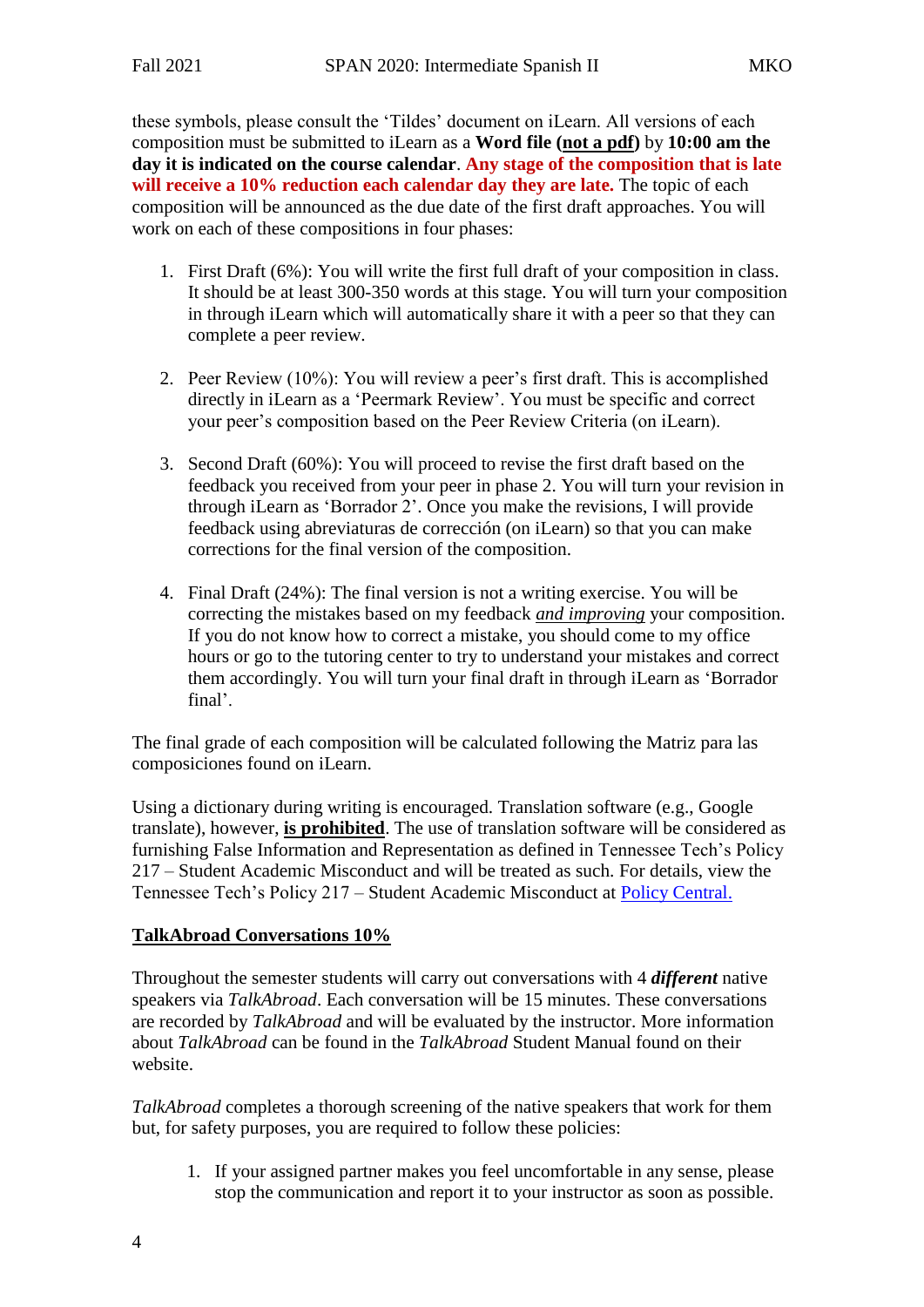- 2. No exchange of money or goods with you partners is allowed.
- 3. Under no circumstance should you send any personal information to your partners (i.e., social security number, address, bank account number, credit card number, date of birth, email address, passwords of any kind, phone number, social network IDs, etc.)

#### **Final Conversation 5%**

The final conversation will be carried out with the instructor about the topics covered during the semester. The conversation should be between 8-10 minutes in duration. Further details of the final conversation will be provided in class.

#### **Exams 30%**

There will be two (2) chapter exams that cover the material in chapters 1-2 and 3-4 respectively. Chapters 5-6 will be covered in the final exam. Make-up exams will not be given. No exceptions. For students who have an excusable absence for the date of the missed exam, their final exam grade will replace their missed exam grade. Do not make any travel plans without checking the class calendar.

#### **Final Exam 20%**

The final exam will cover chapters 5&6, but will be comprehensive in nature. Do not make any travel plans without checking the final exam schedule. Pre-existing travel plans will not be considered a reasonable cause for missing a chapter exam or the final exam.

#### **Disability Services**

Any student who believes that he or she will require accommodations to meet the course requirements should consult the Office of Disability Services located in the Roaden University Center (RUC) Rm. 112 (931-372-6119) preferably during the first week of classes so that reasonable accommodations can be made to ensure that everyone may participate in the course. For details, view the Tennessee Tech's Policy 340 – Services for Students with Disabilities at [Policy Central.](https://www.tntech.edu/policies/)

#### **Academic Misconduct**

Maintaining high standards of academic integrity in every class at Tennessee Tech is critical to the reputation of Tennessee Tech, its students, alumni, and the employers of Tennessee Tech graduates. The Student Academic Misconduct Policy describes the definitions of academic misconduct and policies and procedures for addressing Academic Misconduct at Tennessee Tech. For details, view the Tennessee Tech's Policy 217 – Student Academic Misconduct at [Policy Central](https://www.tntech.edu/policies/)

#### **COVID-19 University Protocols**

1. Each student must take personal responsibility for knowing and following the university's COVID-19 protocols. Students are expected to follow all COVID-19 directives published by Tennessee Tech on its official COVID-19 webpage: [www.tntech.edu/covid19.](http://www.tntech.edu/covid19)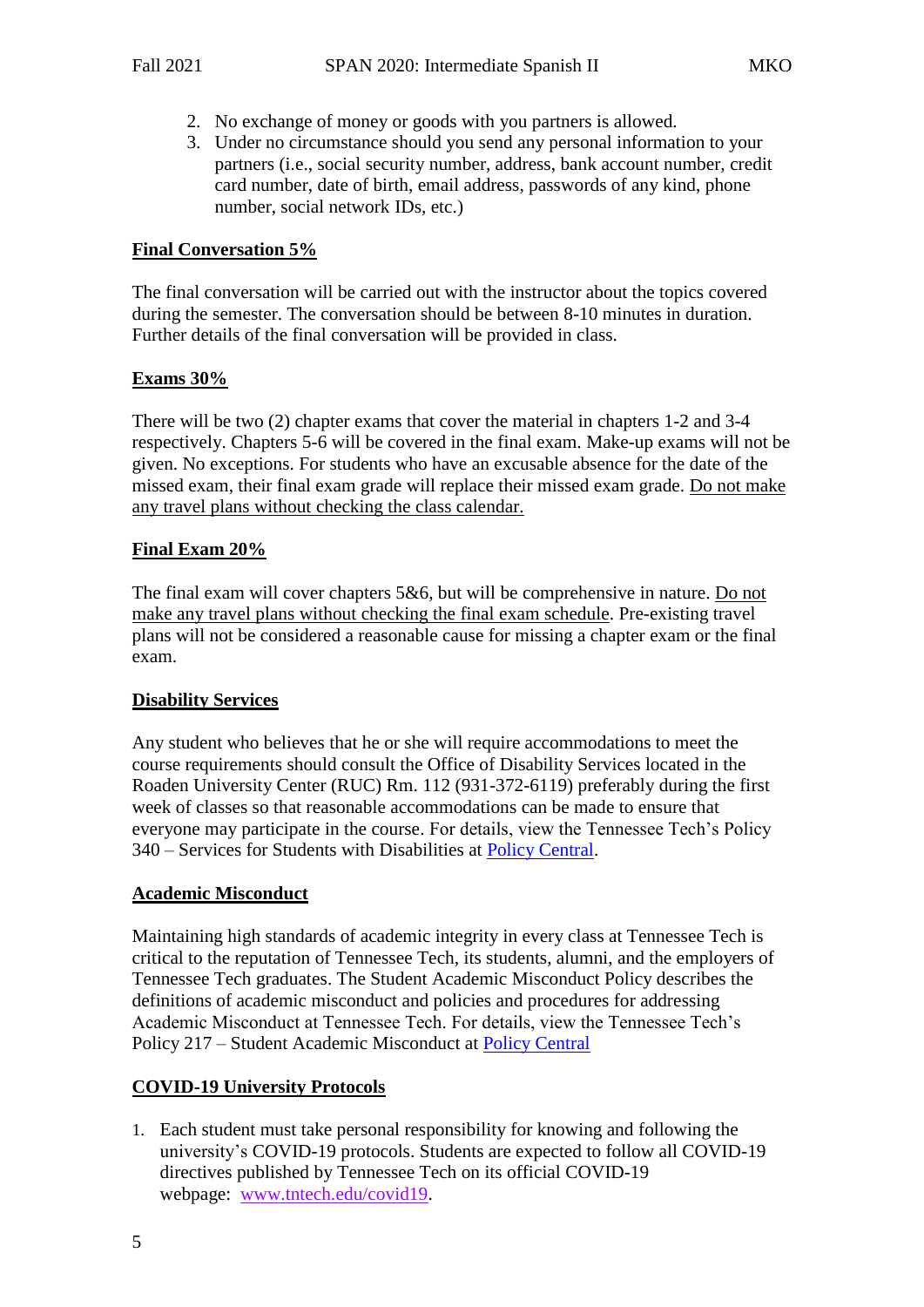- 2. As conditions related to the pandemic change, the university's COVID-19 protocols are also likely to change. Students are expected to monitor the university's official COVID-19 webpage to stay up to date on all university COVID-19 protocols.
- 3. If the university's COVID-19 protocols include the wearing of face coverings inside campus facilities, then face coverings must be worn covering the mouth and nose. Protocols will apply to all vaccinated and unvaccinated individuals.
- 4. Students who refuse to comply with university protocols will be reported to the Tennessee Tech Dean of Students.
- 5. Students should direct all requests for excused class absences related to COVID-19 to Tennessee Tech's Health Services by following the student link at the following website: [www.tntech.edu/covid19/report.php](http://www.tntech.edu/covid19/report.php) . The Office of Student Affairs will provide notifications to faculty members of student absences and the expected length of the absence.
- 6. Students can get a COVID-19 vaccine on campus at Tech Health Services. Call ahead to schedule at (931) 372-3320. COVID-19 vaccines are given free of charge daily, as well as testing.
- 7. Per CDC guidelines, you are considered fully vaccinated:
	- 2 weeks after your second dose in a 2-dose series, such as the Pfizer or Moderna vaccines, OR
	- 2 weeks after a single-dose vaccine, such as Johnson & Johnson's Janssen vaccine

# **Grading Scale**

| A: 90-100 | $B: 80-89$ | $C: 70-79$ | $D: 60-69$ | $F: 0-59$ |
|-----------|------------|------------|------------|-----------|
|           |            |            |            |           |

**IMPORTANT:** This syllabus is accurate and complete to the best of my knowledge. However, I reserve the right to make midcourse changes to the readings, assignments, or exam dates as needed.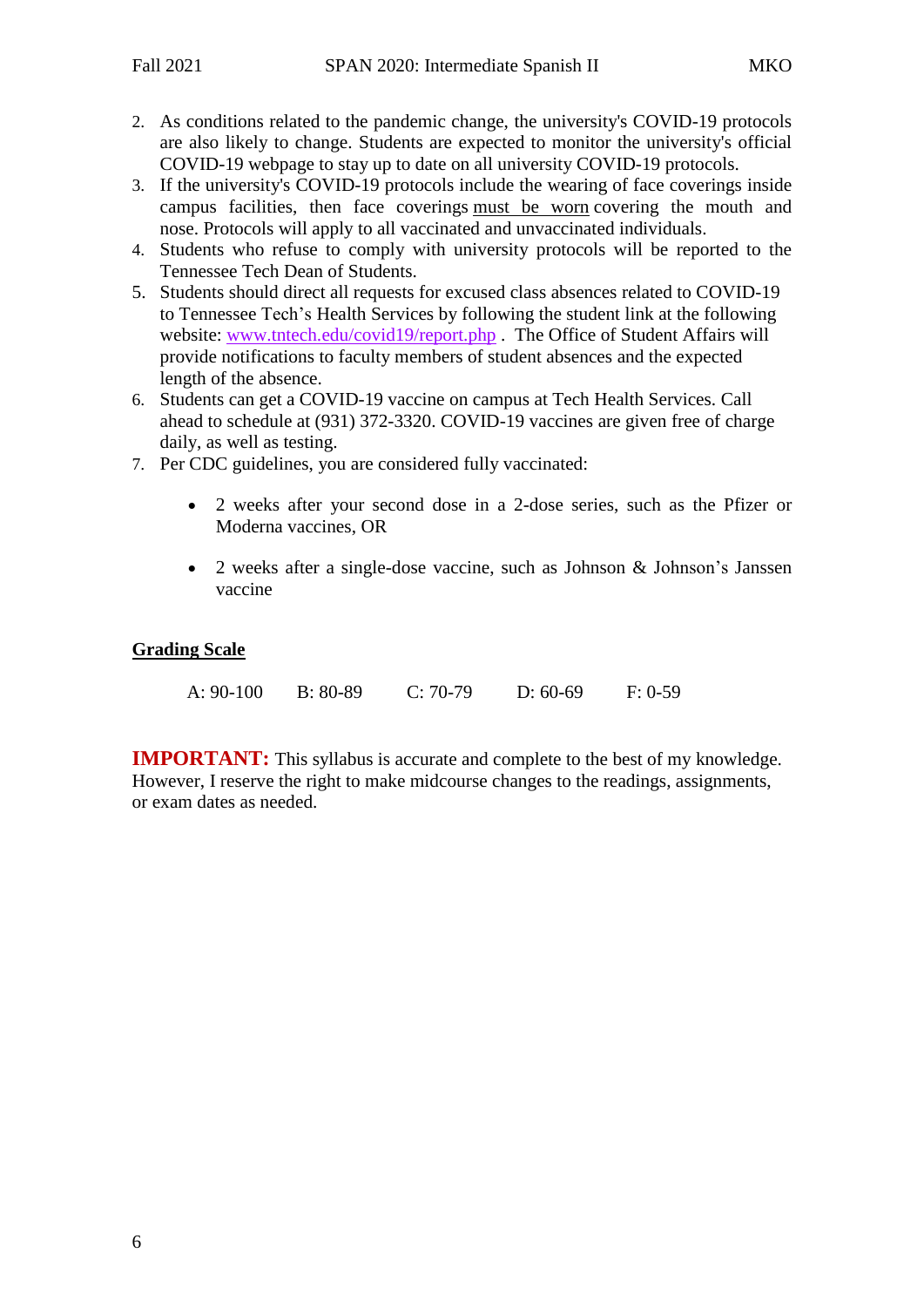# **Calendar**

This calendar is tentative. Students are responsible for checking iLearn and their university email accounts. Assignments, guidelines, and other deadlines will be posted and sent there.

| L: Lectura<br>S: Supersite<br>TA: TalkAbroad |                   |                                                                         |                                                                           |  |  |  |  |
|----------------------------------------------|-------------------|-------------------------------------------------------------------------|---------------------------------------------------------------------------|--|--|--|--|
| <b>Semana</b>                                | Fecha             | <b>Tema</b>                                                             | Lecturas y tareas                                                         |  |  |  |  |
| $\mathbf{1}$                                 | 20 de agosto      | Introducción al curso                                                   | L: Plan de estudios<br>(Syllabus)                                         |  |  |  |  |
|                                              | <b>CAPÍTULO 1</b> |                                                                         |                                                                           |  |  |  |  |
| $\overline{2}$                               | 23 de agosto      | Las relaciones personales                                               | <b>Syllabus information</b><br>assignment<br>L: págs. 1-5<br>S: contextos |  |  |  |  |
|                                              | 25 de agosto      | Fotonovela: Sorpresa desde el cielo<br>Enfoques: Parejas sin fronteras  | L: págs. 6-11                                                             |  |  |  |  |
|                                              | 27 de agosto      | El presente                                                             | <b>L</b> : págs. 14-15<br>S: tutorial 1.1                                 |  |  |  |  |
| 3                                            | 30 de agosto      | Ser y estar                                                             | L: págs. 18-19<br>S: estructura 1.1; tutorial<br>1.2                      |  |  |  |  |
|                                              | 1 de septiembre   | El progresivo                                                           | L: págs. 22-23<br>S: estructura 1.2; tutorial<br>1.3                      |  |  |  |  |
|                                              | 3 de septiembre   | Cinemática: Di algo                                                     | S: estructura 1.3                                                         |  |  |  |  |
|                                              | 6 de septiembre   | <b>NO HAY CLASE</b>                                                     | Día del trabajo                                                           |  |  |  |  |
|                                              | <b>CAPÍTULO 2</b> |                                                                         |                                                                           |  |  |  |  |
| $\overline{4}$                               | 8 de septiembre   | Las diversiones                                                         | L: págs. 41-45<br>S: contextos<br><b>TA: Conversación 1</b>               |  |  |  |  |
|                                              | 10 de septiembre  | Fotonovela: ¡Te reto a una carrera!<br>Enfoques: El nuevo cine mexicano | <b>L</b> : págs. 46-51                                                    |  |  |  |  |
|                                              | 13 de septiembre  | Pronombres de complemento                                               | <b>L</b> : págs. 54-55<br>S: tutorial 2.1                                 |  |  |  |  |
| 5                                            | 15 de septiembre  | Gustar y verbos similares                                               | L: págs. 58-59<br>S: estructura 2.1; tutorial<br>2.2                      |  |  |  |  |
|                                              | 17 de septiembre  | Verbos reflexivos                                                       | L: págs. 62-63<br>S: estructura 2.2; tutorial<br>2.3                      |  |  |  |  |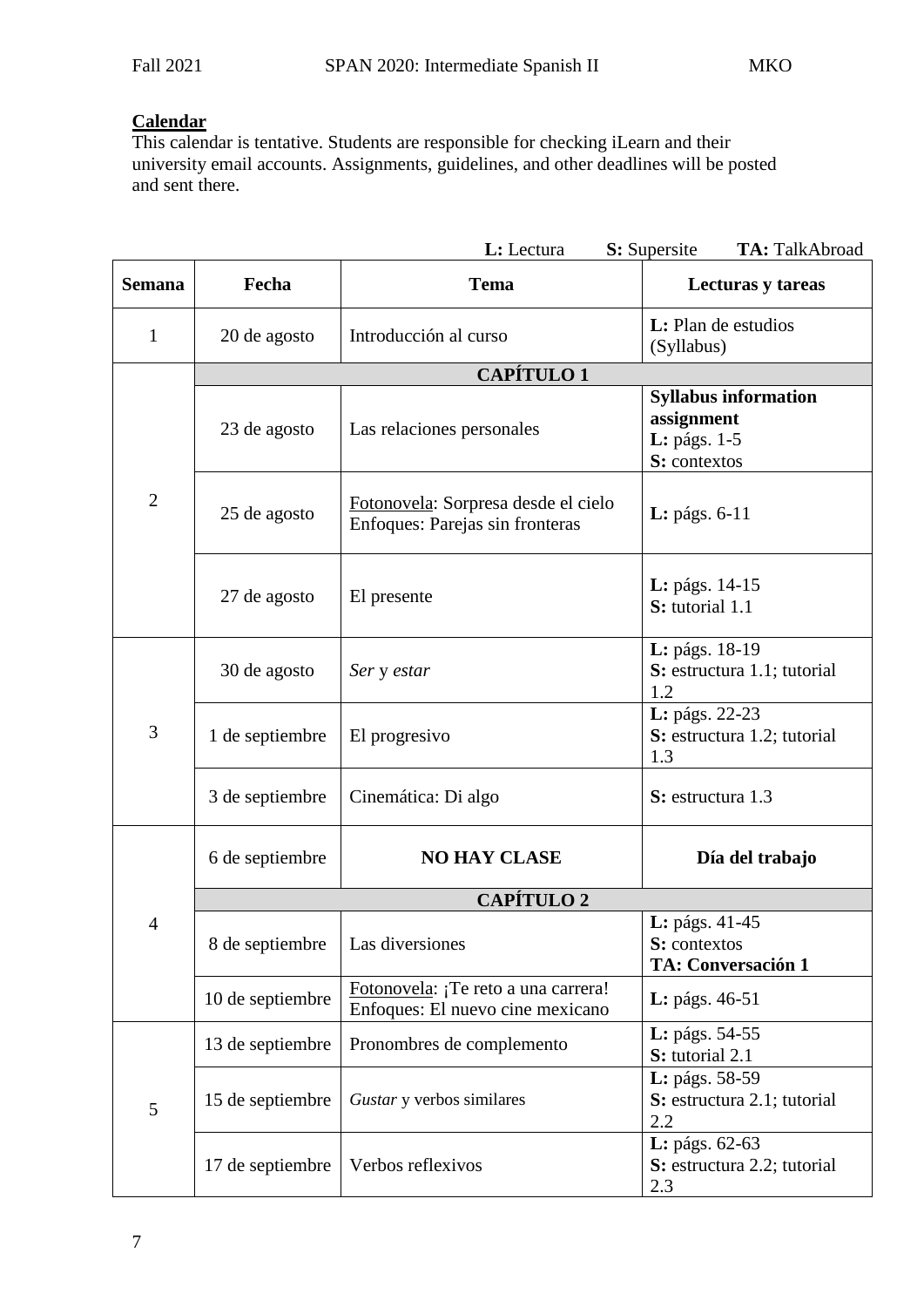| 6  | 20 de septiembre  | Repaso y 'Escuchar' del examen                                      | L: Guía de estudios<br>S: estructura 2.3                                          |  |  |  |
|----|-------------------|---------------------------------------------------------------------|-----------------------------------------------------------------------------------|--|--|--|
|    | 22 de septiembre  | <b>Examen 1</b>                                                     | Preparar para el examen                                                           |  |  |  |
|    | 24 de septiembre  | Composición 1: Borrador 1                                           | Composición 1: Borrador 1                                                         |  |  |  |
|    | <b>CAPÍTULO 3</b> |                                                                     |                                                                                   |  |  |  |
| 7  | 27 de septiembre  | La vida diaria                                                      | L: págs. 81-85<br>S: contextos                                                    |  |  |  |
|    | 29 de septiembre  | Fotonovela: Planes para enamorar<br>Enfoques: La familia real       | L: págs. 86-91<br>Composición 1: Revisión<br>por pares                            |  |  |  |
|    | 1 de octubre      | El pretérito                                                        | L: págs. 94-95<br>S: tutorial 3.1                                                 |  |  |  |
| 8  | 4 de octubre      | El imperfecto                                                       | L: págs. 98-99<br>S: estructura 3.1; tutorial<br>3.2<br>Composición 1: Borrador 2 |  |  |  |
|    | 6 de octubre      | El pretérito vs. el imperfecto                                      | L: págs. 102-103<br>S: estructura 3.2; tutorial<br>3.3                            |  |  |  |
|    | 8 de octubre      | Cinemática: El tiple                                                | S: estructura 3.3<br><b>TA: Conversación 2</b>                                    |  |  |  |
|    | 11 de octubre     | <b>NO HAY CLASE</b>                                                 | Vacaciones de otoño                                                               |  |  |  |
|    | <b>CAPÍTULO 4</b> |                                                                     |                                                                                   |  |  |  |
| 9  | 13 de octubre     | La salud y el bienestar                                             | L: págs. 121-125<br>S: contextos<br>Composición 1: Borrador<br>final              |  |  |  |
|    | 15 de octubre     | Fotonovela: Una paciente difícil<br>Enfoques: De abuelos a chamanes | L: págs. 126-131                                                                  |  |  |  |
| 10 | 18 de octubre     | El subjuntivo en cláusulas sustantivas                              | L: págs. 134-136<br>S: tutorial 4.1                                               |  |  |  |
|    | 20 de octubre     | Los mandatos                                                        | L: págs. 140-141<br>S: estructura 4.1; tutorial<br>4.2                            |  |  |  |
|    | 22 de octubre     | Por y para                                                          | L: págs. 144-145<br>S: estructura 4.2; tutorial<br>4.3                            |  |  |  |
| 11 | 25 de octubre     | Repaso y 'Escuchar' del examen                                      | L: Guía de estudios<br>S: estructura 4.3                                          |  |  |  |
|    | 27 de octubre     | <b>Examen 2</b>                                                     | Preparar para el examen                                                           |  |  |  |
|    | 29 de octubre     | Composición 2: Borrador 1                                           | Composición 2: Borrador 1                                                         |  |  |  |